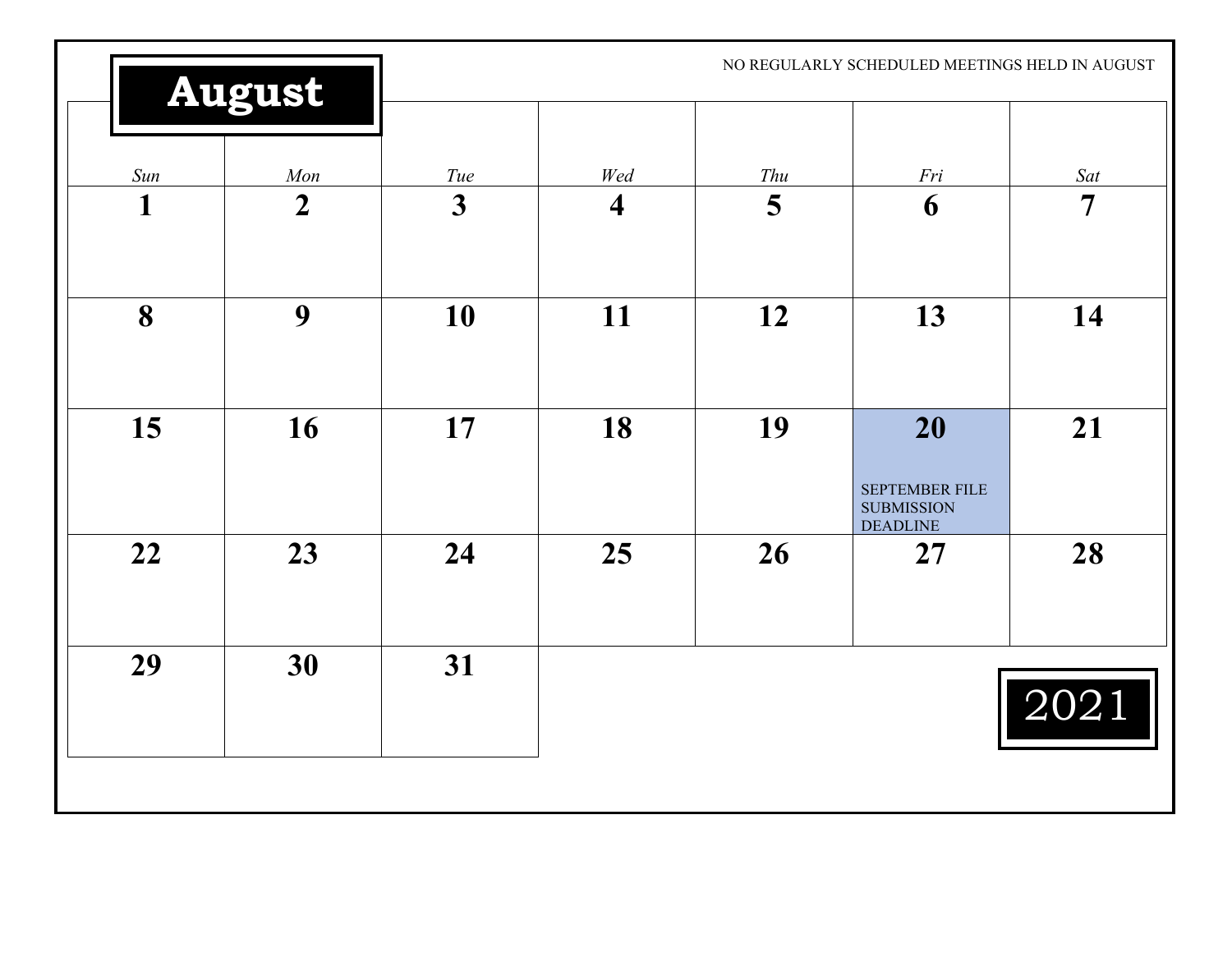|     | September                                                         |                                                                                       |                         |                                                |                         |                         |
|-----|-------------------------------------------------------------------|---------------------------------------------------------------------------------------|-------------------------|------------------------------------------------|-------------------------|-------------------------|
|     |                                                                   |                                                                                       |                         |                                                |                         |                         |
| Sun | Mon                                                               | Tue                                                                                   | Wed                     | Thu                                            | Fri                     | Sat                     |
|     |                                                                   |                                                                                       | 1                       | $\boldsymbol{2}$                               | $\overline{\mathbf{3}}$ | $\overline{\mathbf{4}}$ |
| 5   | 6<br>Rosh Hashanah<br><b>Begins</b><br>Labor Day<br>MAJOR HOLIDAY | $\overline{7}$<br><b>SEPTEMBER</b><br><b>PASSIVE REVIEW</b><br><b>FILE SUBMISSION</b> | 8<br>Rosh Hashanah Ends | 9                                              | 10                      | 11                      |
| 12  | 13                                                                | 14                                                                                    | 15<br>Yom Kippur Begins | 16<br>Yom Kippur Ends                          | 17                      | 18                      |
| 19  | 20                                                                | 21                                                                                    | 22                      | 23<br><b>County Board Meeting</b><br>9:30 a.m. | 24                      | 25                      |
| 26  | 27                                                                | 28                                                                                    | 29                      | 30                                             |                         | 2021                    |
|     |                                                                   |                                                                                       |                         |                                                |                         |                         |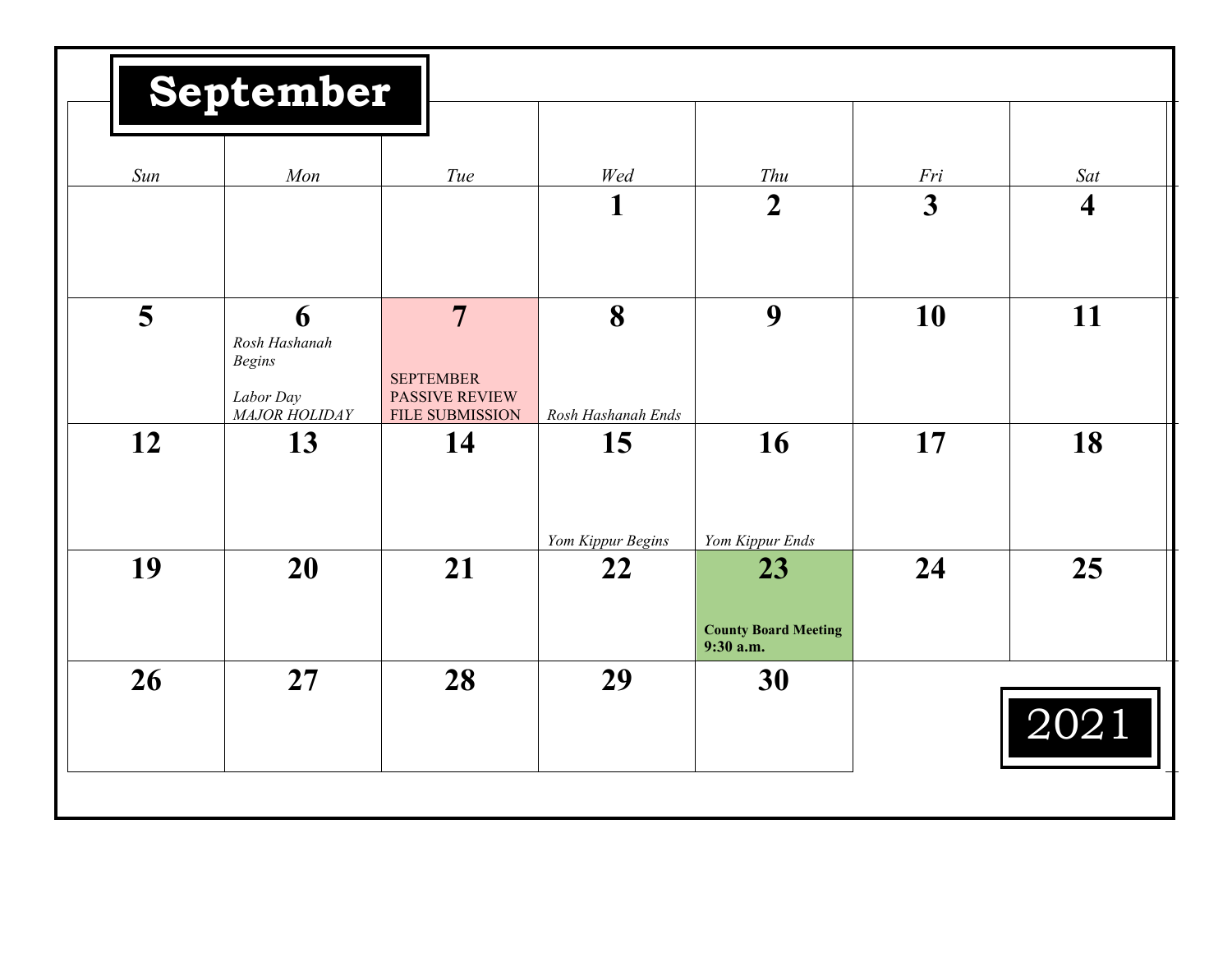|                 | October                          |                                       |                                                                     |                                                                                                         |                                                                    |                |
|-----------------|----------------------------------|---------------------------------------|---------------------------------------------------------------------|---------------------------------------------------------------------------------------------------------|--------------------------------------------------------------------|----------------|
|                 |                                  |                                       |                                                                     |                                                                                                         |                                                                    |                |
| Sun             | Mon                              | Tue                                   | Wed                                                                 | Thu                                                                                                     | Fri                                                                | Sat            |
|                 |                                  |                                       |                                                                     | <b>Statutory Deadline for</b><br><b>County Executive to</b><br><b>Submit Annual Budget</b><br>October 1 | OCTOBER /<br>NOVEMBER FILE<br><b>SUBMISSION</b><br><b>DEADLINE</b> | $\overline{2}$ |
| $\overline{3}$  | $\overline{\mathbf{4}}$          | 5                                     | 6                                                                   | $\overline{7}$                                                                                          | 8                                                                  | 9              |
|                 |                                  |                                       | <b>Research Services Division Review of 2022 Recommended Budget</b> |                                                                                                         |                                                                    |                |
| 10              | 11<br>Indigenous Peoples'<br>Day | <b>12</b>                             | 13                                                                  | 14                                                                                                      | 15                                                                 | 16             |
|                 |                                  |                                       |                                                                     | Committee on Finance - Budget Meetings Regarding 2022 Recommended Budget                                |                                                                    |                |
| 17              | 18                               | 19                                    | 20                                                                  | 21                                                                                                      | 22<br>NOVEMBER PASSIVE<br><b>REVIEW FILE</b><br><b>SUBMISSION</b>  | 23             |
|                 |                                  |                                       |                                                                     | Committee on Finance - Budget Meetings Regarding 2022 Recommended Budget                                |                                                                    |                |
| 24              | 25                               | <b>26</b>                             | <b>27</b>                                                           | 28                                                                                                      | 29                                                                 | 30             |
|                 |                                  | Finance - Budget<br><b>AMENDMENTS</b> | Finance - Budget<br><b>AMENDMENTS</b>                               | Finance - Budget<br><b>AMENDMENTS</b>                                                                   |                                                                    |                |
| 31<br>Halloween |                                  |                                       |                                                                     |                                                                                                         |                                                                    | 2021           |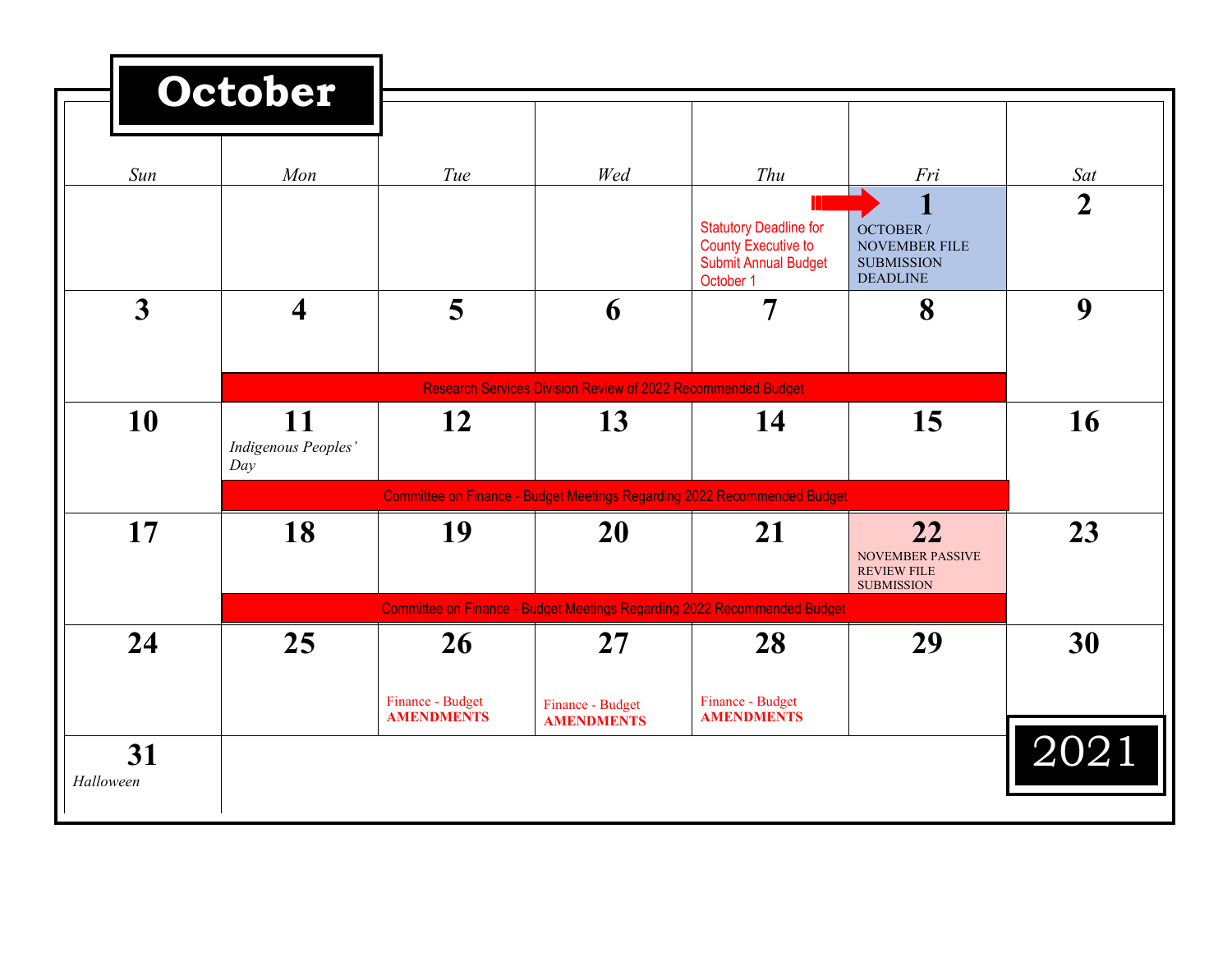|                                                 | November                                                                 |                |                         |                                                        |                                                                    | *Minor Holiday |
|-------------------------------------------------|--------------------------------------------------------------------------|----------------|-------------------------|--------------------------------------------------------|--------------------------------------------------------------------|----------------|
|                                                 |                                                                          |                |                         |                                                        |                                                                    |                |
| Sun                                             | Mon                                                                      | Tue            | Wed                     | Thu                                                    | Fri                                                                | Sat            |
|                                                 | 1<br><b>County Board</b><br><b>Public Hearing</b>                        | $\overline{2}$ | $\overline{\mathbf{3}}$ | $\overline{\mathbf{4}}$<br><b>County Board Meeting</b> | 5                                                                  | 6              |
|                                                 | 6:00 p.m.                                                                |                |                         | 9:30 a.m.                                              |                                                                    |                |
| $\overline{7}$<br>Daylight Savings<br>Time Ends | 8<br><b>County Board Meeting</b><br>(Budget Adoption)<br>9:30 a.m.       | 9              | 10                      | 11<br>*Veteran's Day                                   | 12<br><b>DECEMBER FILE</b><br><b>SUBMISSION</b><br><b>DEADLINE</b> | 13             |
| 14                                              | 15<br><b>County Board Meeting</b><br>(Possible Vetoes)<br>1:30 p.m.      | 16             | 17                      | 18                                                     | 19                                                                 | 20             |
| 21                                              | 22                                                                       | 23             | 24                      | 25<br>Thanksgiving<br>MAJOR HOLIDAY                    | 26<br>*Day After<br>Thanksgiving                                   | 27             |
| 28<br>Hanukkah Begins                           | 29<br><b>DECEMBER</b><br><b>PASSIVE REVIEW</b><br><b>FILE SUBMISSION</b> | 30             |                         |                                                        |                                                                    | 2021           |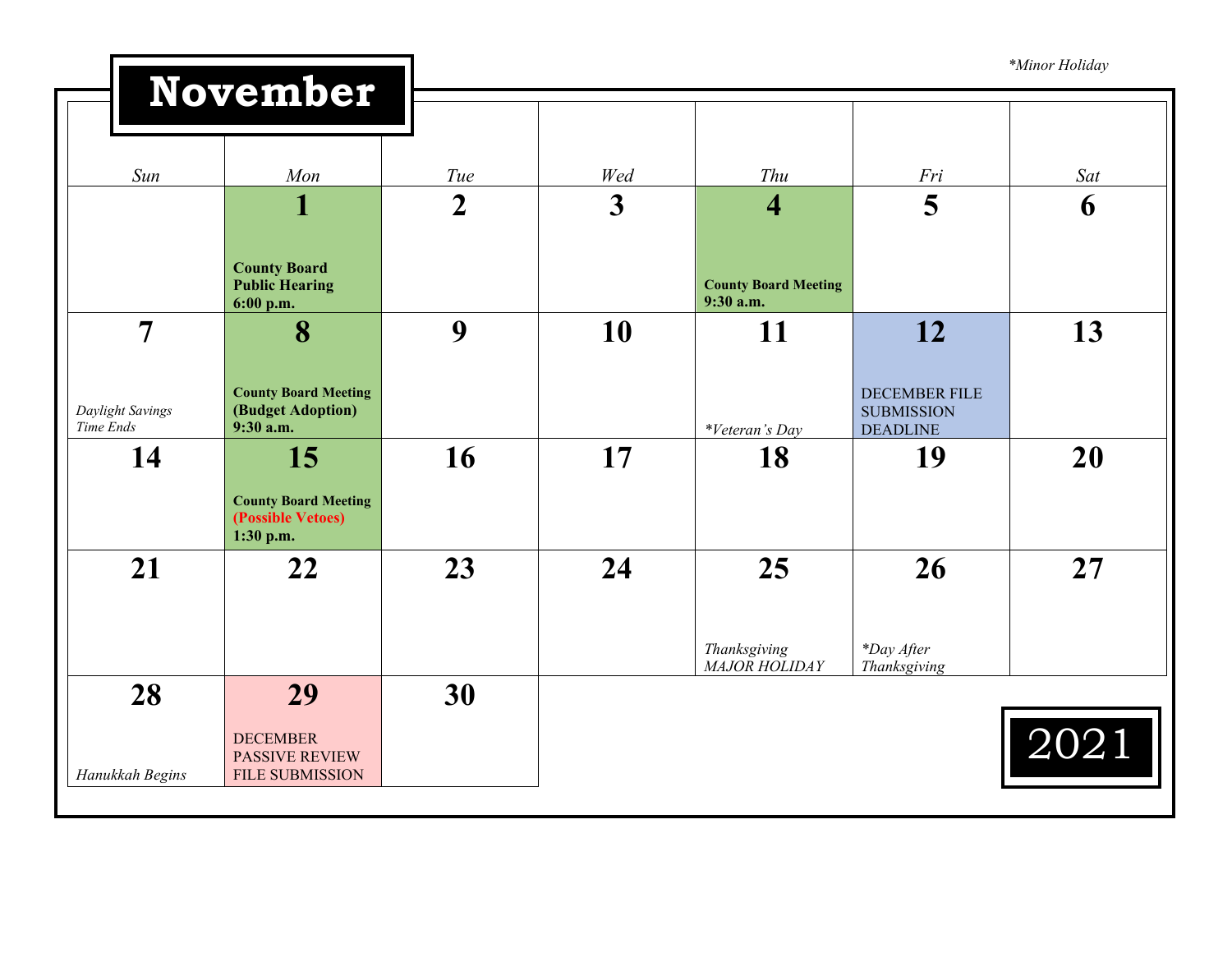|                | December            |                |          |                                                |                                    |                                |
|----------------|---------------------|----------------|----------|------------------------------------------------|------------------------------------|--------------------------------|
| Sun            | Mon                 | Tue            | Wed<br>1 | Thu<br>$\overline{2}$                          | Fri<br>$\overline{3}$              | Sat<br>$\overline{\mathbf{4}}$ |
| 5              | 6                   | $\overline{7}$ | 8        | 9                                              | 10                                 | 11                             |
| 12             | Hanukkah Ends<br>13 | 14             | 15       | 16                                             | 17                                 | 18                             |
| 19             | 20                  | 21             | 22       | <b>County Board Meeting</b><br>9:30 a.m.<br>23 | 24                                 | 25                             |
| 26             | 27                  | 28             | 29       | 30<br>JANUARY /<br><b>FEBRUARY FILE</b>        | Christmas<br><b>Observed</b><br>31 | Christmas<br>MAJOR HOLIDAY     |
| Kwanzaa Begins |                     |                |          | <b>SUBMISSION</b><br><b>DEADLINE</b>           | New Year's Day<br><b>Observed</b>  | 2021                           |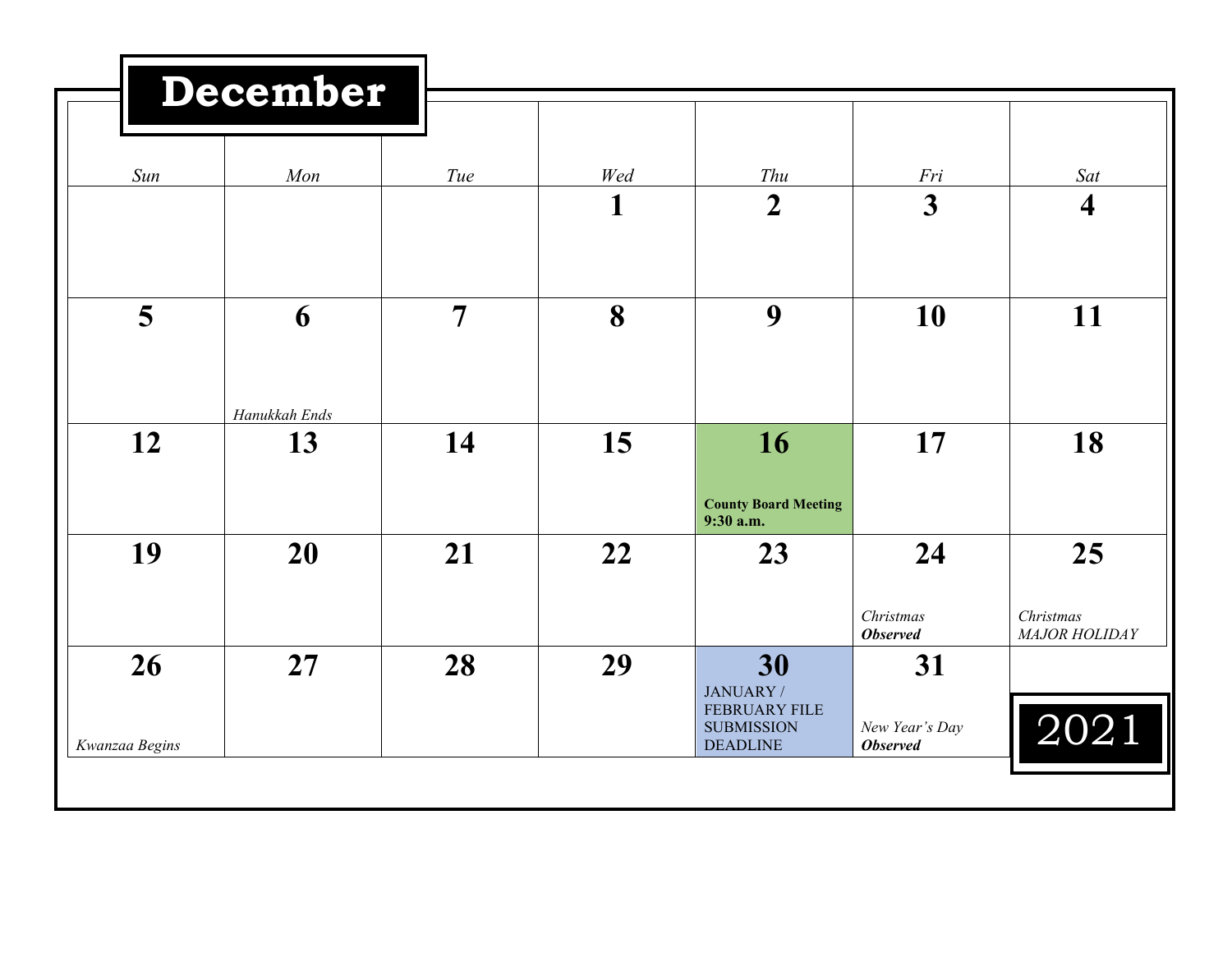|                | <b>January</b>                                           |                                                                         |     |     |                |                                             |
|----------------|----------------------------------------------------------|-------------------------------------------------------------------------|-----|-----|----------------|---------------------------------------------|
| Sun            | Mon                                                      | Tue                                                                     | Wed | Thu | Fri            | Sat<br>1<br>Kwanzaa Ends                    |
| $\overline{2}$ | $\overline{\mathbf{3}}$                                  | $\overline{\mathbf{4}}$                                                 | 5   | 6   | $\overline{7}$ | New Year's Day<br><b>MAJOR HOLIDAY</b><br>8 |
| 9              | 10                                                       | 11                                                                      | 12  | 13  | 14             | 15                                          |
| 16             | 17<br>Dr. Martin Luther<br>King Jr. Day<br>MAJOR HOLIDAY | 18<br><b>JANUARY PASSIVE</b><br><b>REVIEW FILE</b><br><b>SUBMISSION</b> | 19  | 20  | 21             | 22                                          |
| 23             | 24                                                       | 25                                                                      | 26  | 27  | 28             | 29                                          |
| 30             | 31                                                       |                                                                         |     |     |                | 2022                                        |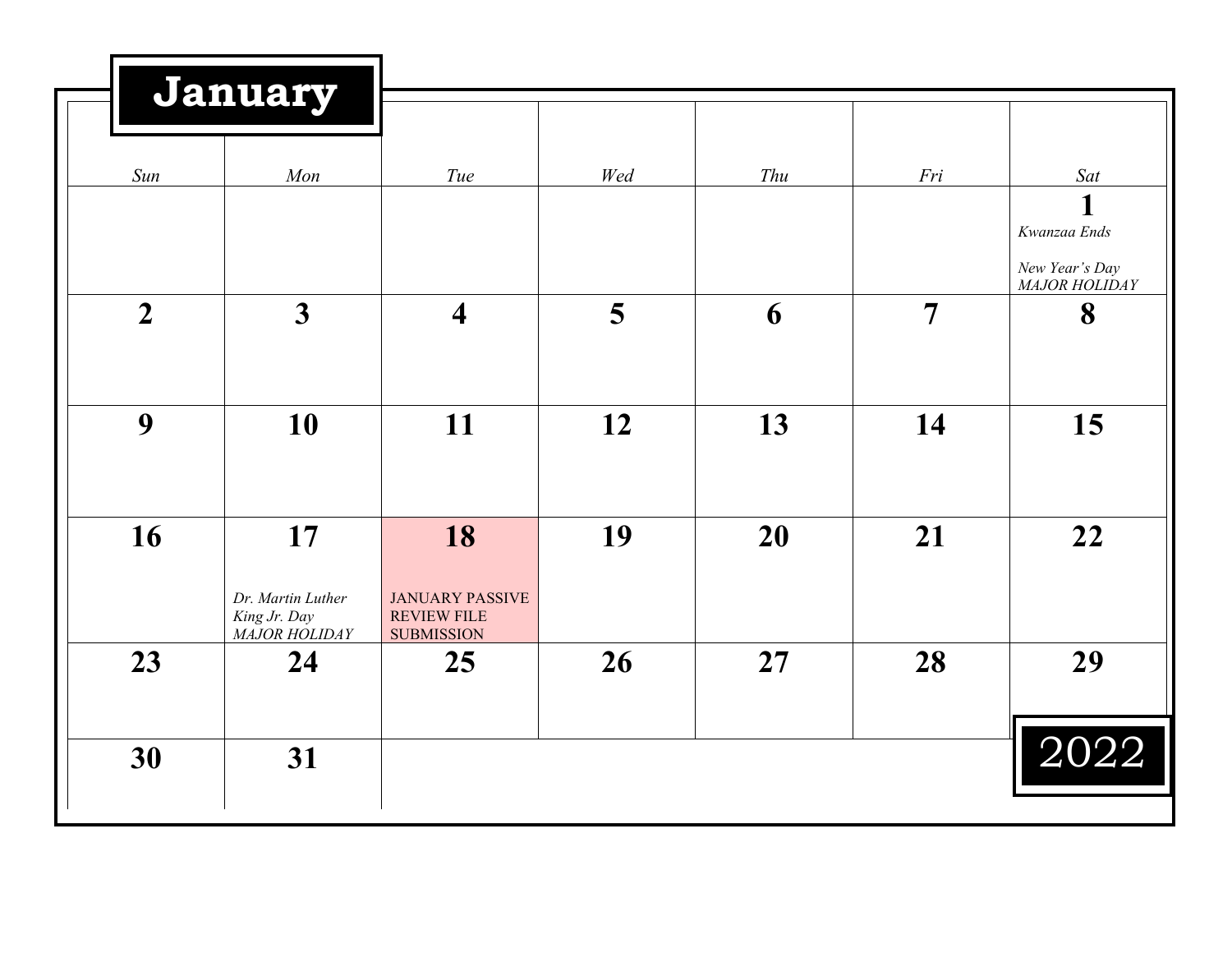|     |                         |                             |                |                                          |                                                           | *Minor Holiday           |
|-----|-------------------------|-----------------------------|----------------|------------------------------------------|-----------------------------------------------------------|--------------------------|
|     | February                |                             |                |                                          |                                                           |                          |
| Sun | Mon                     | Tue                         | Wed            | Thu                                      | Fri                                                       | Sat                      |
|     |                         | $\mathbf{1}$                | $\overline{2}$ | 3                                        | $\overline{\mathbf{4}}$                                   | 5                        |
|     |                         | Chinese New Year            |                | <b>County Board Meeting</b><br>9:30 a.m. |                                                           |                          |
| 6   | $\overline{7}$          | 8                           | 9              | 10                                       | 11                                                        | 12<br>Lincoln's Birthday |
|     |                         |                             |                |                                          |                                                           |                          |
| 13  | 14<br>Valentine's Day   | 15<br><b>Spring Primary</b> | 16             | 17                                       | 18                                                        | 19                       |
|     |                         |                             |                |                                          | <b>MARCH FILE</b><br><b>SUBMISSION</b><br><b>DEADLINE</b> |                          |
| 20  | 21                      | 22                          | 23             | 24                                       | 25                                                        | 26                       |
|     | <i>*President's Day</i> |                             |                |                                          |                                                           |                          |
| 27  | 28                      |                             |                |                                          |                                                           |                          |
|     |                         |                             |                |                                          |                                                           | $\overline{2022}$        |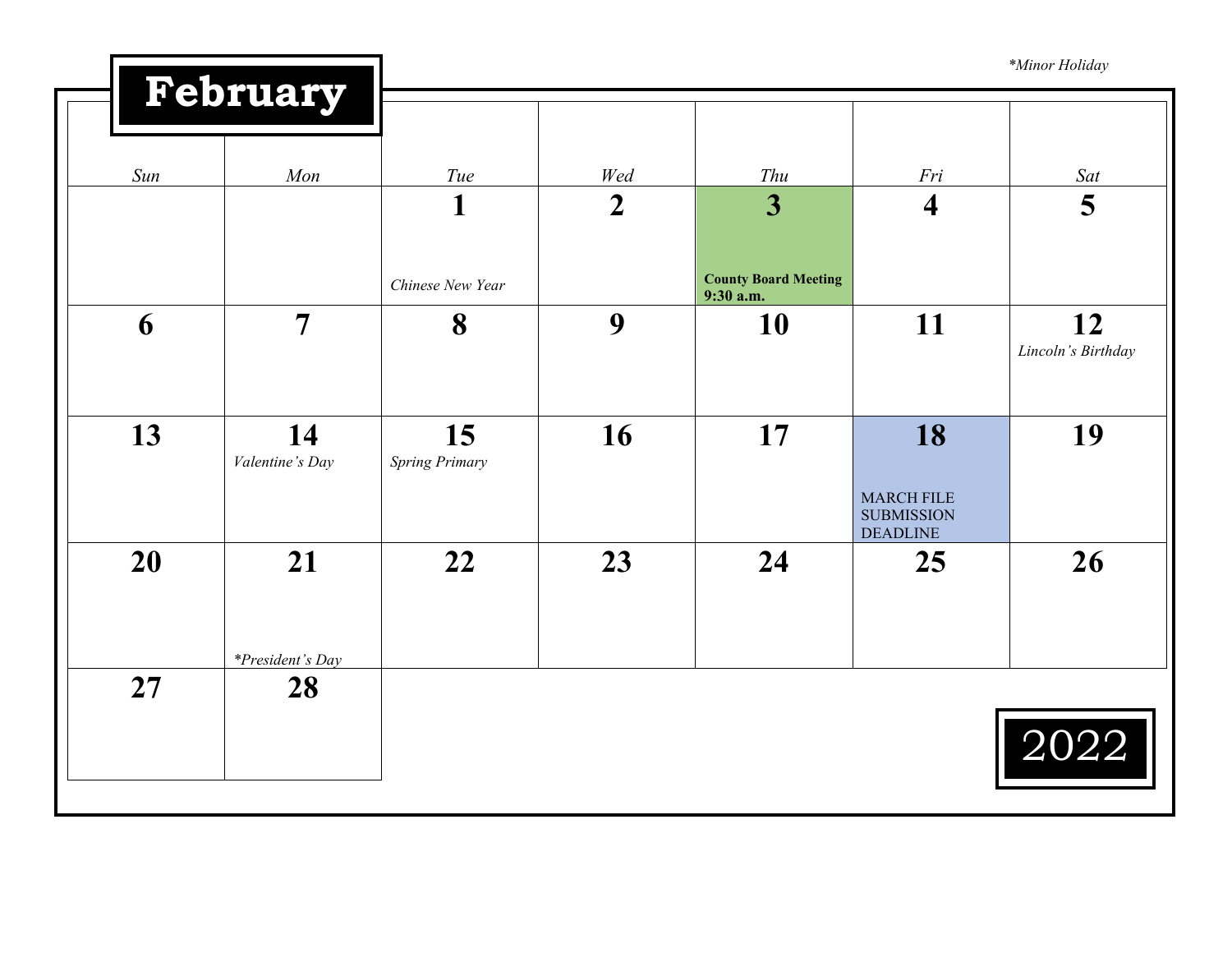| <b>March</b><br>Sun<br>Mon<br>Tue<br>Wed<br>Thu<br>Fri<br>$\overline{\mathbf{3}}$<br>$\mathbf{1}$<br>$\overline{2}$<br>$\overline{\mathbf{4}}$<br>Ash Wednesday<br>8<br>6<br>$\overline{7}$<br>10<br>11<br>9<br><b>MARCH PASSIVE</b><br><b>REVIEW FILE</b><br><b>SUBMISSION</b> | *Minor Holiday |
|---------------------------------------------------------------------------------------------------------------------------------------------------------------------------------------------------------------------------------------------------------------------------------|----------------|
|                                                                                                                                                                                                                                                                                 |                |
|                                                                                                                                                                                                                                                                                 | Sat            |
|                                                                                                                                                                                                                                                                                 | 5              |
|                                                                                                                                                                                                                                                                                 |                |
|                                                                                                                                                                                                                                                                                 | 12             |
|                                                                                                                                                                                                                                                                                 |                |
| 16<br>17<br>18<br>13<br>15<br>14<br>Daylight Savings                                                                                                                                                                                                                            | 19             |
| Time Begins<br>St. Patrick's Day                                                                                                                                                                                                                                                |                |
| 21<br>22<br>23<br>25<br>20<br>24<br><b>County Board Meeting</b><br>9:30 a.m.                                                                                                                                                                                                    | 26             |
| 27<br>28<br>29<br>30<br>31<br>2022<br>*Cesar Chavez Day                                                                                                                                                                                                                         |                |